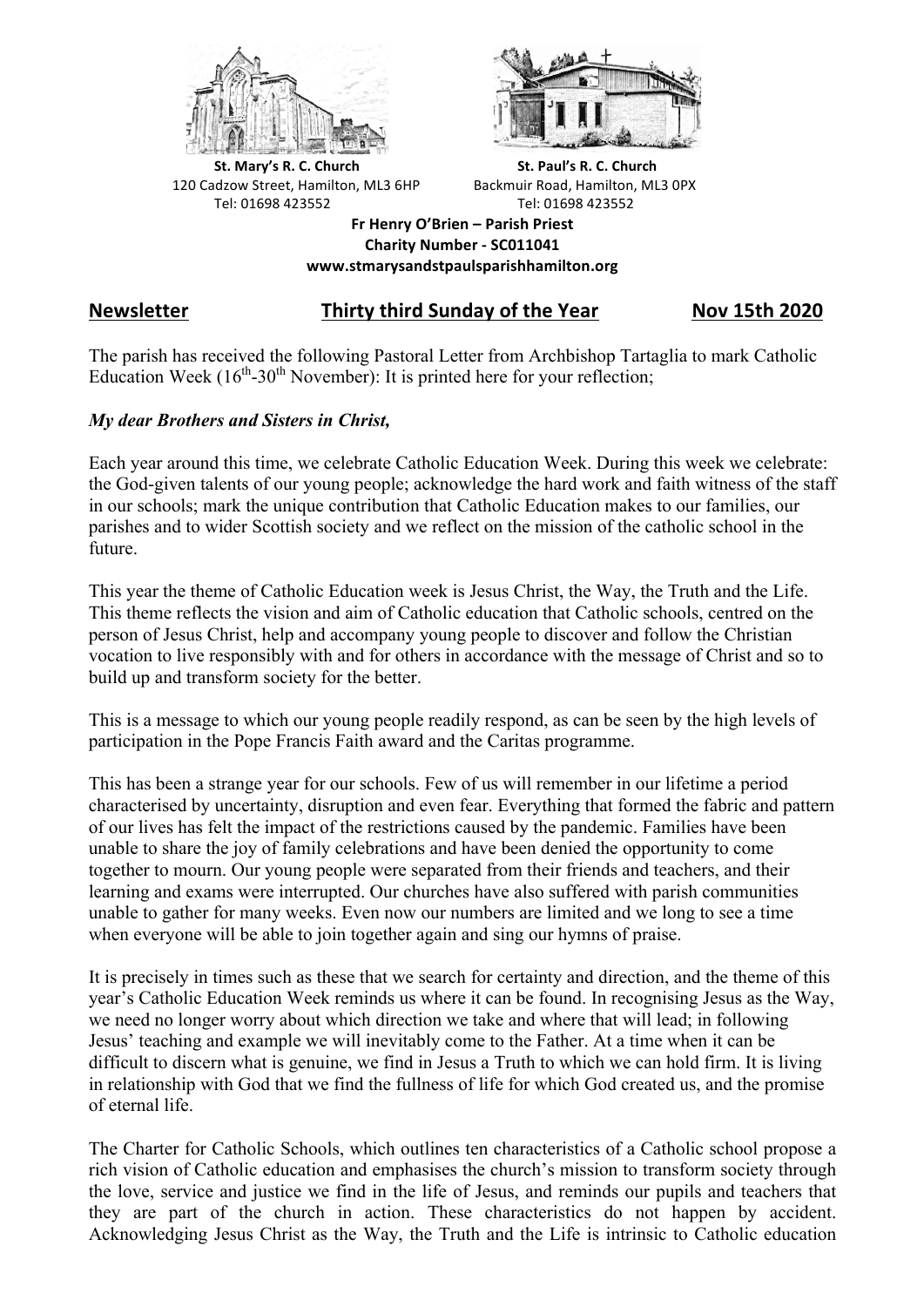and along with liturgy, prayer, and learning is a central and defining mark of the Catholic school as an educational community of faith.

I encourage you then to give thanks for Catholic education and to pray for its ongoing success. I ask you to support the work of the Scottish Catholic Education Service and all that it does on behalf of our church, our young people and our families to promote the positive contribution of Catholic schools in Scotland. I encourage you all to speak positively on behalf of Catholic Education, sharing the good news that Catholic schools remain good for Scotland,

*Yours devotedly in Christ, +Philip Tartaglia* **Archbishop of Glasgow**

*\*\*\*\*\*\*\*\*\*\*\*\*\*\*\*\*\*\*\*\*\*\*\*\*\*\*\*\*\*\*\*\*\*\*\*\*\*\*\*\*\*\*\*\**

## *A Message from Bishop Toal:*

November is the month when, by tradition, we pray for the eternal rest of our deceased relatives and friends. This year, in all our churches, we remember especially those who have died during the pandemic. We also pray for those who have lost someone they loved, for those who were unable to say goodbye, and for those who are suffering the pain of grief. We pray for confidence in the loving mercy of God, for faith in the Resurrection to new life and for the hope of being reunited in God's kingdom.

**November Lists:** you are welcome to write down the names of your deceased relatives and friends and bring them in an envelope to be placed before the altar during this special month of remembrance for our faithful departed. Many of you include a donation (which you do not need to do); for many years we gathered these donations together and sent them to Fr. Martin Kelly to help with his ministry in Peru. Since his retirement we have sent them to a small Catholic Charity called IRT (International Refugee Trust) which seeks to support some of the most disadvantaged people in our world. So we will do the same again this year; as we remember our dear departed relatives and friends with thanksgiving, let us give others a chance at life.

**This weekend we complete our parish celebration of First Holy Communion**. I look forward very much to welcoming our young parishioners and their families for this special occasion. Please remember our First Communicants and their families in your prayers,

**Christmas Cards are available in the parish meeting room at St. Mary's this weekend;** we will need to observe the usual protocols regarding wearing masks, sanitizing of hands and social distancing. Clare Jones will be present to guide you.

#### **\*\*\*\*\*\*\*\*\*\*\*\*\*\*\*\*\*\*\*\*\*\*\*\*\*\*\*\*\*\*\*\*\*\*\*\*\***

**Booking for Weekday Masses** needs to be done on a weekly basis to allow for Requiems; booking for the coming week will be possible on Saturday evenings around 8pm. Thank you for your understanding and co-operation.

## **St. Mary's has seating for thirty-six people (the balcony is not to be used) St. Paul's has seating for thirty people.**

*Please think about choosing St. Paul's for your visit as it may well be quieter there, especially on Sunday morning.*

**The Diocese has recommended that we have a booking system for places at the liturgy**; this is for safety reasons and also to ensure that people are not disappointed if they arrive at church and discover they cannot enter. For each service the parish **must** retain details of all those attending to ensure that contact tracing can be carried out if necessary.

**Please consult the parish website, stmarysandstpaulshamilton.org,** to book a place through **Eventbrite** or by phoning the church house. Details of our services will be given on the parish